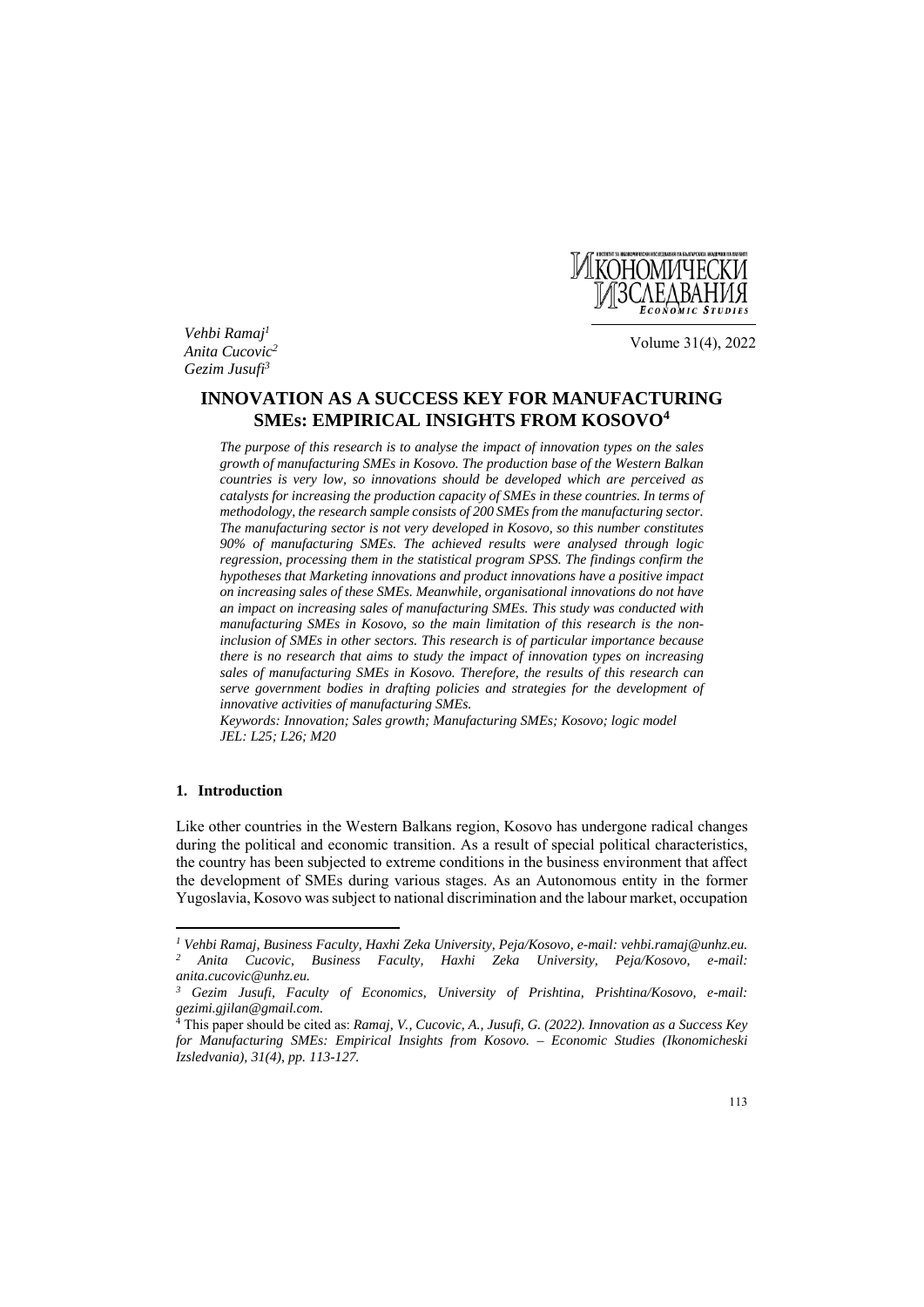*Ramaj, V., Cucovic, A., Jusufi, G. (2022). Innovation as a Success Key for Manufacturing SMEs: Empirical Insights from Kosovo.* 

and finally, the war in 1999. This made Kosovo a unique case of transition on its path to economic and political transformation. The development of entrepreneurship and business activities are seen as the main sources of income and job creation that can help Kosovo in the process of economic recovery (Business Support Centre Kosovo BSC, 2011).

Entrepreneurs in post-conflict countries face economic and institutional barriers. Limited access to working capital, limited managerial and technical expertise are among the most pronounced limitations. In many transition economies, especially in the Western Balkans, the small enterprise sector has not grown fast enough to prevent rising unemployment, nor has it met its potential as a growth engine (Qorraj, Jusufi, 2019). Also, the number of businesses that conduct their activity electronically has not increased numerically. Firms need to be innovative to succeed in business activities (Rrustemi, Jusufi, 2021). Therefore, most firms in transition countries do not have sufficient potential for the development of innovations, especially new product development, so very few focus on business activities. In general, the concept of innovation is still a new term for firms in the Western Balkans region. The following table presents the innovations made by the enterprises of the Western Balkan countries.

Table 1

| WB countries         | % enterprises that introduced a new<br>product/service | % enterprises that introduced a process<br>innovation |
|----------------------|--------------------------------------------------------|-------------------------------------------------------|
| Kosovo               | 56                                                     |                                                       |
| North Macedonia      |                                                        |                                                       |
| Serbia               | 40                                                     |                                                       |
| Albania              |                                                        |                                                       |
| Montenegro           |                                                        |                                                       |
| Bosnia & Herzegovina |                                                        |                                                       |

Innovation in Western Balkan enterprises

*Source: Jusufi, et al., 2020.* 

All types of innovations are of particular importance to manufacturing firms. The conceptualisation of innovation and the level of development of countries moderate the link between innovative activities and success in increasing the level of production (Bıçakcıoğlu-Peynirci et al., 2019). Therefore, the impact of innovations on business performance or the growth of firms has found great interest in many studies in the field of marketing and enterprise management. Most of the findings of these papers and researches emphasise that innovative firms experience more growth than non-innovative ones (Colombelli et al. 2013; Jusufi et al. 2020).

However, in addition to innovations, other elements of the firm also affect their growth, such as the level of education of employees, the characteristics of entrepreneurs, the age of the firm, etc. Therefore, in this research, in addition to the variables related to innovation, some variables related to the characteristics of SMEs analysed are included, such as the level of education of employees, the size of SMEs. So, in addition to the type of innovation, in our research are also included variables that are thought to affect the success of exporting SMEs. In our judgment and the results achieved, it can be stated that these factors are among the most important that determine the success of manufacturing SMEs. The objectives of this paper are: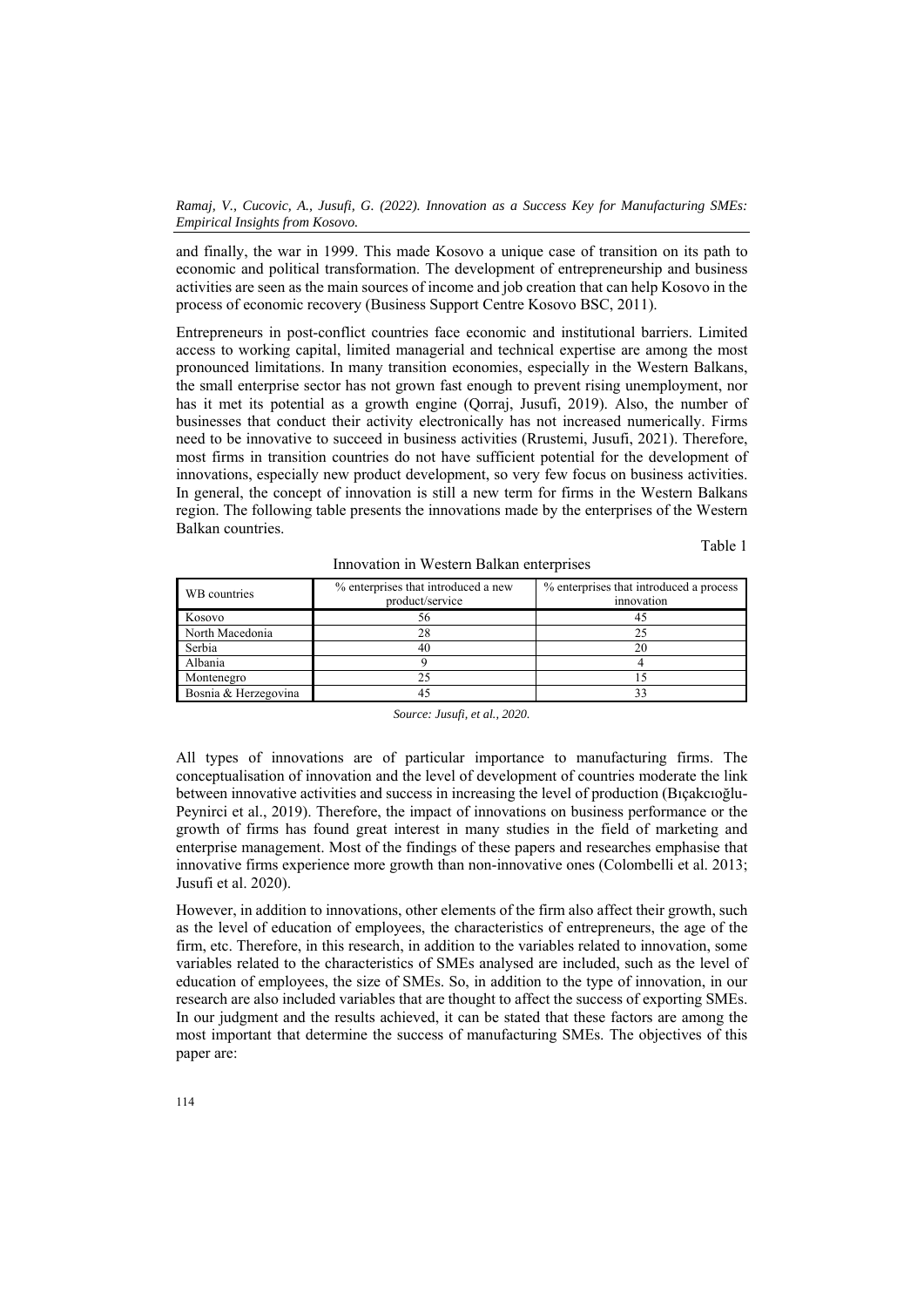- *1. Review of literature related to innovations and types of innovations;*
- *2. Research on the impact of types of innovations on increasing sales of manufacturing SMEs;*
- *3. Drawing conclusions regarding this issue.*

The novelty of this paper is that it is one of the few papers that has addressed the issue of innovations and their importance for Kosovar manufacturing SMEs. The significance of the research lies in the fact that it has provided empirical evidence that, in particular, product/ process innovations greatly influence the success of Kosovo's manufacturing SMEs. This paper has a special contribution both in applied aspects and in terms of research. From applied aspects, this paper provides information to manufacturing SMEs on which types of innovations are most accessible and most useful for their business. In terms of research, this research is one of the few researches that deal with the relationship between innovation and increasing the production of SMEs.

Initially, the literature will be reviewed, which deals with the types of innovations, the characteristics of marketing innovations, products and organisational ones, their impact on the growth of SMEs and their business and organisational performance, etc. The literature review section will present the hypotheses of this paper which derive from the literature review. After that, the research methodology will be presented, the research model as well as the results achieved from this research with 200 manufacturing SMEs in Kosovo. In the end, will be presented the conclusions reached from this scientific research.

#### **2. Kosovo Economic Contex**

Kosovo reached the highest rate of economic growth and development between 1965-1975. Qualitative changes in the production structure took place at this time. In the early 1980s, due to the political and economic crisis in the former Yugoslavia, the political and economic situation in Kosovo changed dramatically. Kosovo, like most of the countries of Yugoslavia, became embroiled in ethnic conflicts. GDP growth fell to an annual average of 1.8% at the beginning of those years, dropping further to 1.1% over the years 1986-1988. The early 1990s are characterised by the mass exclusion of Albanians from the public sector and a decline in domestic production to 10-30% of its capacity. This has also influenced the boom in SME creation during the years 1990-1993 (Krasniqi, Mustafa, 2016).

According to World Bank reports, Kosovo is a low-income country which has experienced solid economic growth with an average of 3.4% and has grown every year since the 2008 global financial crisis. Kosovo has higher economic growth than neighbouring countries, however, this economic growth remains insufficient to reduce unemployment, especially female and youth unemployment. Also, this increase is not enough to reduce migration abroad. With a population of about 1.8 million, with a GDP per capita of 3,480 euros, Kosovo continues to be the third poorest country in Europe. Due to Kosovo's low export base, export growth will primarily rely on external demand for metals, despite signs of increased service exports and export diversification (European Commission, 2020; Qorraj, Jusufi, 2021).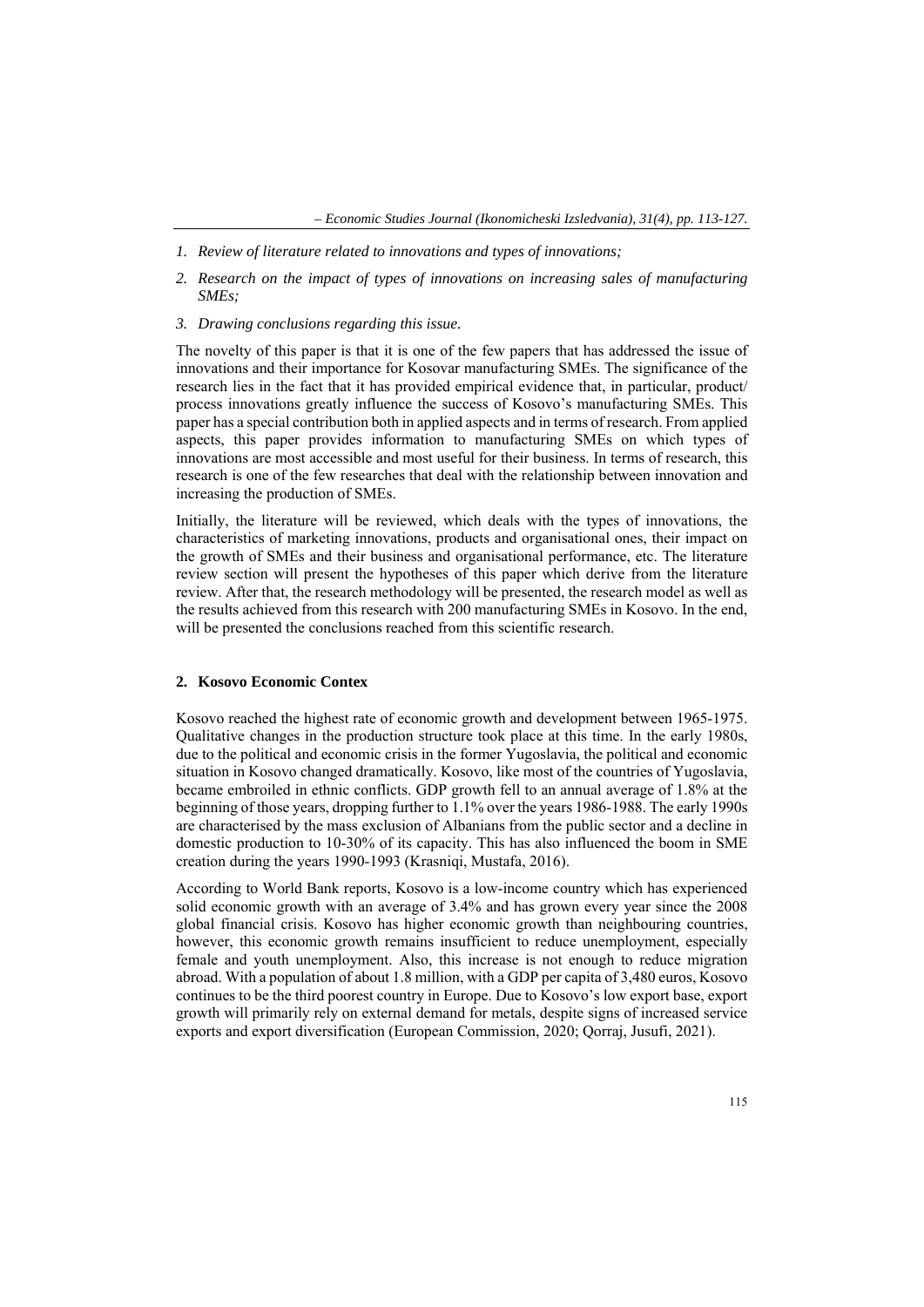The specific historical and institutional context in Kosovo best reflects the opportunities and threats to SME-dominated private sector development. The development path of entrepreneurship in Kosovo begins with the so-called "small economy" during the 1970s and 1980s. Not aligned with the Soviet Union, Tito led Yugoslavia as a specific state model, the so-called self-governing socialism, which consisted of a mixture of elements of planned economy and market economy. These changes allowed the establishment of small private enterprises, which were limited in the number of employees they could employ, averaging 10 employees. Meanwhile, in agriculture, they were limited to the land area that could be owned by private farmers up to 10 ha (Dana, 2010).

But in Yugoslavia, the development of the small enterprise sector had marked regional differences. While it was very well developed in the northern province of Vojvodina, more or less comparable to Slovenia and Croatia, it was very underdeveloped in Montenegro, Macedonia and Kosovo. However, the existence of the private property, although limited, has played a vital role in private sector construction during the post-1989 reform period (Bateman, 2000). During the nineties, Kosovo had a very weak economy. This led to the dominance of shuttle-trade businesses, while the number of businesses of the more stable type, typical of more developed economies, was limited (Kastrati, 2012).

With the end of the war, Kosovo had to start everything from scratch. During this period, remittances (about 14% of GDP) and donor contributions, especially during the reconstruction phase, have stimulated the development of SMEs through the generation of high aggregate demand (Krasniqi, 2012). Although they make up almost the entire private sector, the number of SMEs in Kosovo is small compared to the countries of the Western Balkans region. Kosovo ranks last in the region with 25.5 SMEs per 1000 inhabitants (Riinvest, 2017).

Most of the active private enterprises in Kosovo are engaged in trade, about half of them fall into the wholesale and retail trade sectors. The same sector also employs the largest number of employees. Experts have consistently emphasised the manufacturing sector as crucial to the country's economic development. Although it remains small, the number of manufacturing enterprises seems to be increasing every year. According to a report by ABC Accelerator (2017), from 2012 to 2017, about 130 startups were created in Kosovo, but the survival of startups in Kosovo is generally very small and a large number of them fail, end the activity of after going through an incubator or grant program.

It should be noted that according to the source of funding donations committed by states, the value of donations committed to Kosovo was about  $\epsilon$  1,117 million or 49.5% of the total. From international multilateral institutions, about  $\epsilon$  1,067 million or 45% of the total, and from non-governmental organisations, about  $\epsilon$  177 million or 7.3% of the total. The main donors are the United States with about  $\epsilon$  296 million or 12.53%, followed by Japan with  $\epsilon$ 137 million or 5.82% and Germany with  $\epsilon$  129 million or 5.48%, Denmark with  $\epsilon$  94 million, Canada with  $\epsilon$  75 million, Switzerland with  $\epsilon$  71 million or 3.02%, the Netherlands, Bulgaria, Turkey, etc. So, international donations are one of the most important instruments that have contributed to creating the development base of the Kosovo economy.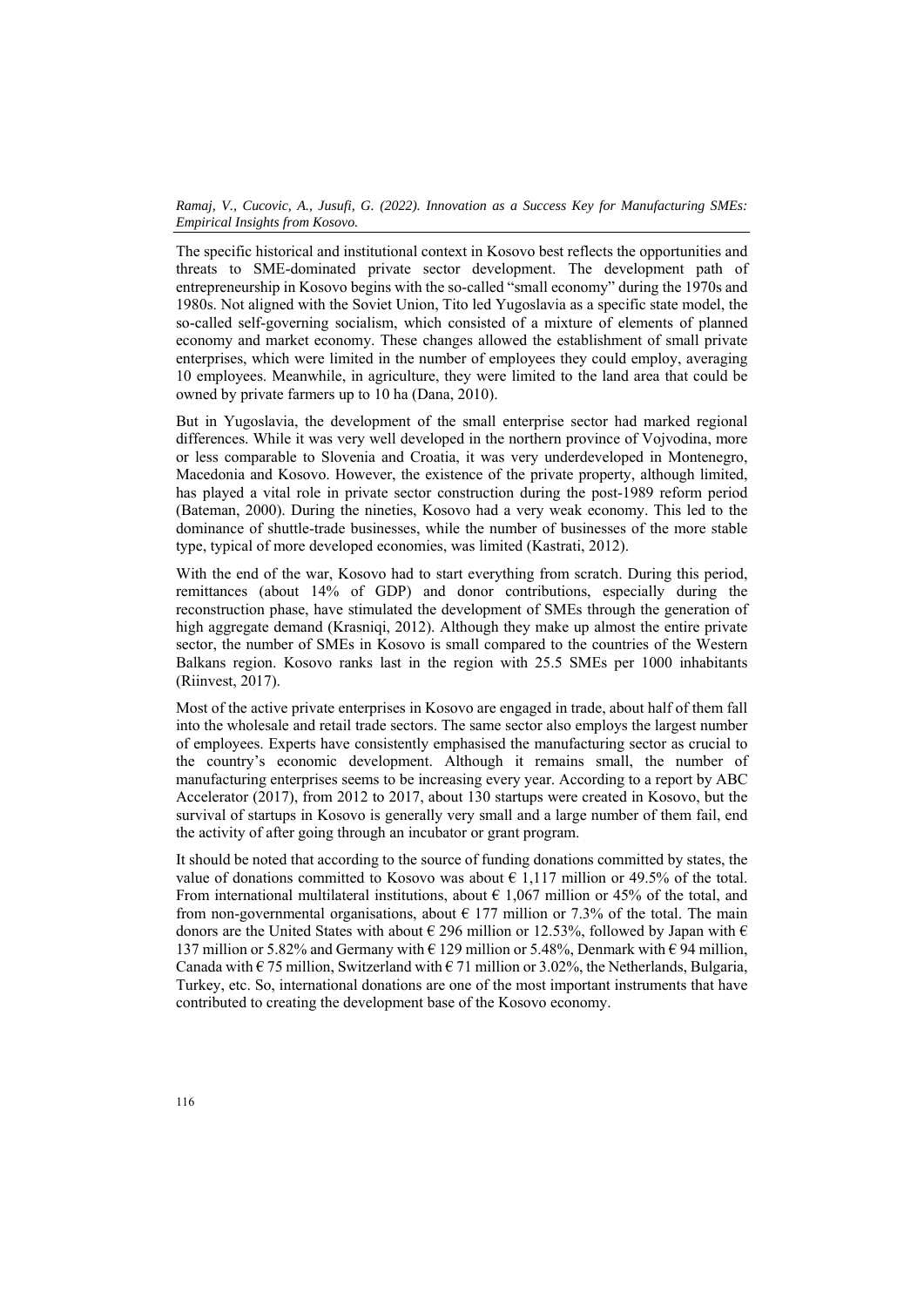#### **3. Literature Review**

There are different definitions of innovations in the literature. The process of creating new ideas in SMEs in order to increase business performance is an innovation. According to European Commission-Oslo Manual (2005), innovation is the implementation of a new or significantly improved good or service, or process, a new marketing method, or a new organisational method in business practices, workplace organisation or external relations. Innovations involve numerous activities which vary from firm to firm (Rogers, 1998; Pejic Bach et al., 2015; Bezdrob, Šunje, 2014). Authors like Oke et al. (2007); Chetty & Stange (2010) classify innovations as product, process, marketing, and organisational innovations. There is various research on the impact of innovation on the business performance of SMEs. Damanpour & Evan (1984); Deshpande et al. (1993); McGrath et al. (1996); Han et al. (1998); Hult & Ketchen (2001); Calantone et al. (2002); Garg et al. (2003); Stojčić et al. (2018); Milfelneret et al. (2019) in their studies claim that innovations have a positive impact on the business performance of firms. According to them, those SMEs that manage to develop innovations will have good business performance.

Karlsson & Olsson (1998); Lee et al. (2010), in their studies, concluded that product and process innovations are very important for SME growth. Also, Langley et al. (2005); Balakrisha Kanagal (2015) claim that product innovations are positively related to SME growth and performance. The best business performance depends on the product innovations that the firm develops. This is the result that has been achieved by Boziz (2011). However, according to Hoffman et al. (1998), innovations do not have an immediate impact on increasing the business activities of SMEs. A period must pass to see the impact of innovation on the growth of business activities. Love & Roper (2015) argues that not all SMEs can carry out innovative activities. Only those SMEs that are productive have a greater tendency for innovation.

Aralica et al. (2008) claim that the level of innovative activities of SMEs in different sectors stems from the characteristics of the markets where these SMEs operate. So market characteristics are more dominant in defining innovations than the technologies and processes of these SMEs. Lachenmaier & Woessmann (2004) conclude that innovations are of great importance in increasing the exports of manufacturing firms. So innovations are an important factor in increasing the level of exports of many manufacturing firms.

Atuahere-Gima (1996); Subramanian & Nilakanta (1996); Han et al. (1998); Li & Atuagene-Gima (2001) have come to the conclusion that product innovations are important in enhancing firm performance. Also, Hernandez-Espallardo & Delgado-Ballester (2009); Ar & Baki (2011) have achieved similar results in terms of the relationship between firm performance and product innovation have achieved similar results in terms of the relationship between firm performance and product innovation. The performance of the firm, in particular, the performance of the organisation increases as a result of product innovations. In this line are also the results of Rosli & Sidek (2013); Bayus et al. (2003); Morone & Testa (2008); Krasniqi & Desai (2016); Reçica et al. (2019).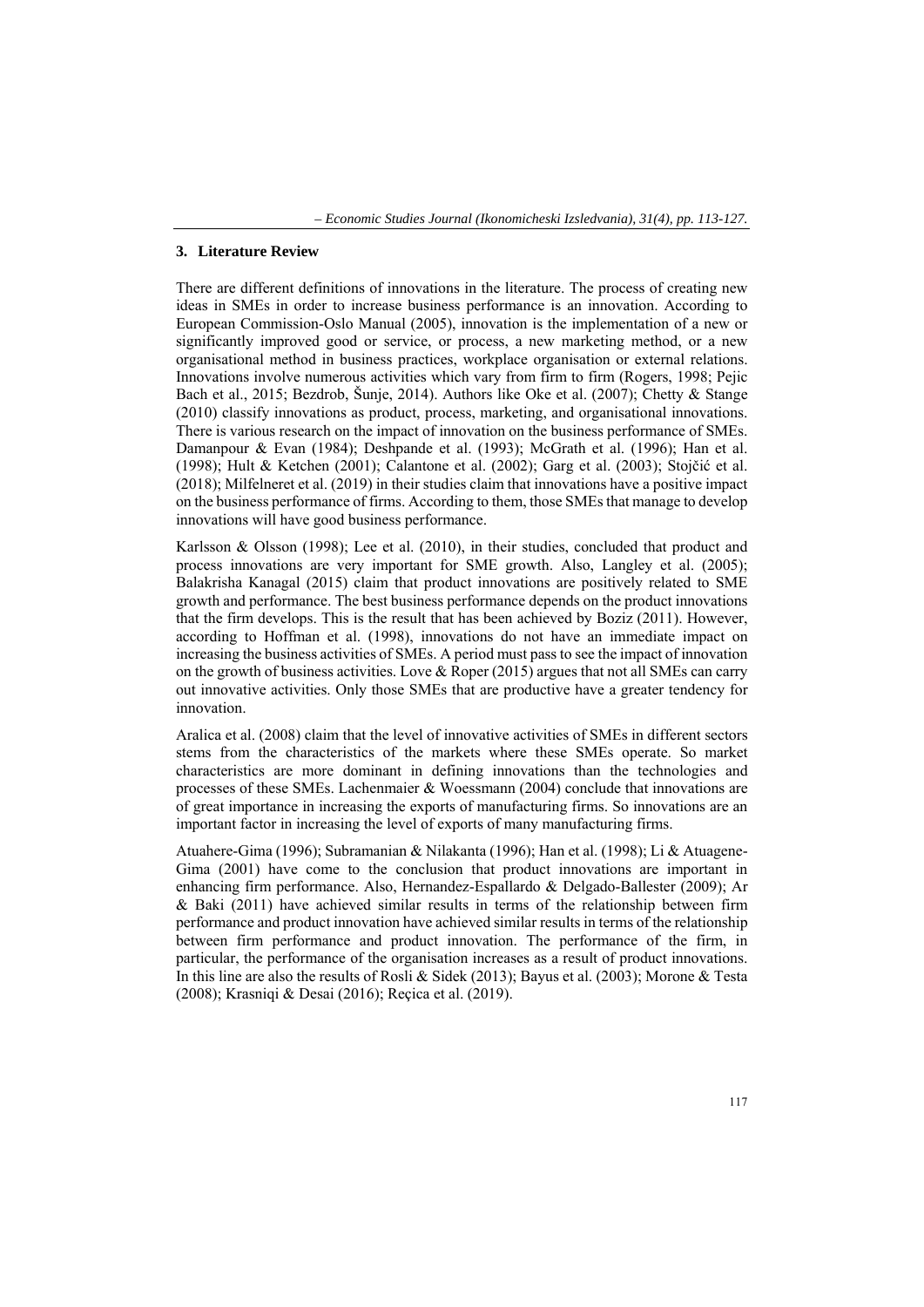

Figure 1



Geroski et al. (1993) conclude that product innovation has positive effects on profit margins. Meanwhile, Tankosic and Vapa (2017) claim that product innovation depends on firms' intangible sources. Karbowski and Prokop (2020) consumers are an important source of product innovations. Customer demands, needs and tastes are the starting point of product innovations in an SME. Whereas Lukas and Ferrell (2000) claim that consumer orientation in the market is a source of development of innovations that have been discontinued before. Bozic (2007) emphasise that the higher the intensity of customer orientation, the higher will be the intensity of product innovation development.

Another point of view on product innovations has been given by this author, who emphasises that the capacity to develop product innovations depends on the market share of the firm. The higher this portion is, the greater the opportunities for product innovation are. Prasnikar et al. (2008) claim that in order to be successful in product innovations, firms need to develop technological, marketing and complementary competencies. Whereas Vega-Jurado et al. (2008) emphasise that technological competencies are the main determinants of product innovation development. These determinants are dependent on the industrial sector and the level of innovation of the new product.

According to Schubert (2009) the success of product innovations can be defined as the increase in sales of these products in the market. Meanwhile, Kleinschmidt and Cooper (1988) claim that the success of product innovation depends on its ability to be sold in the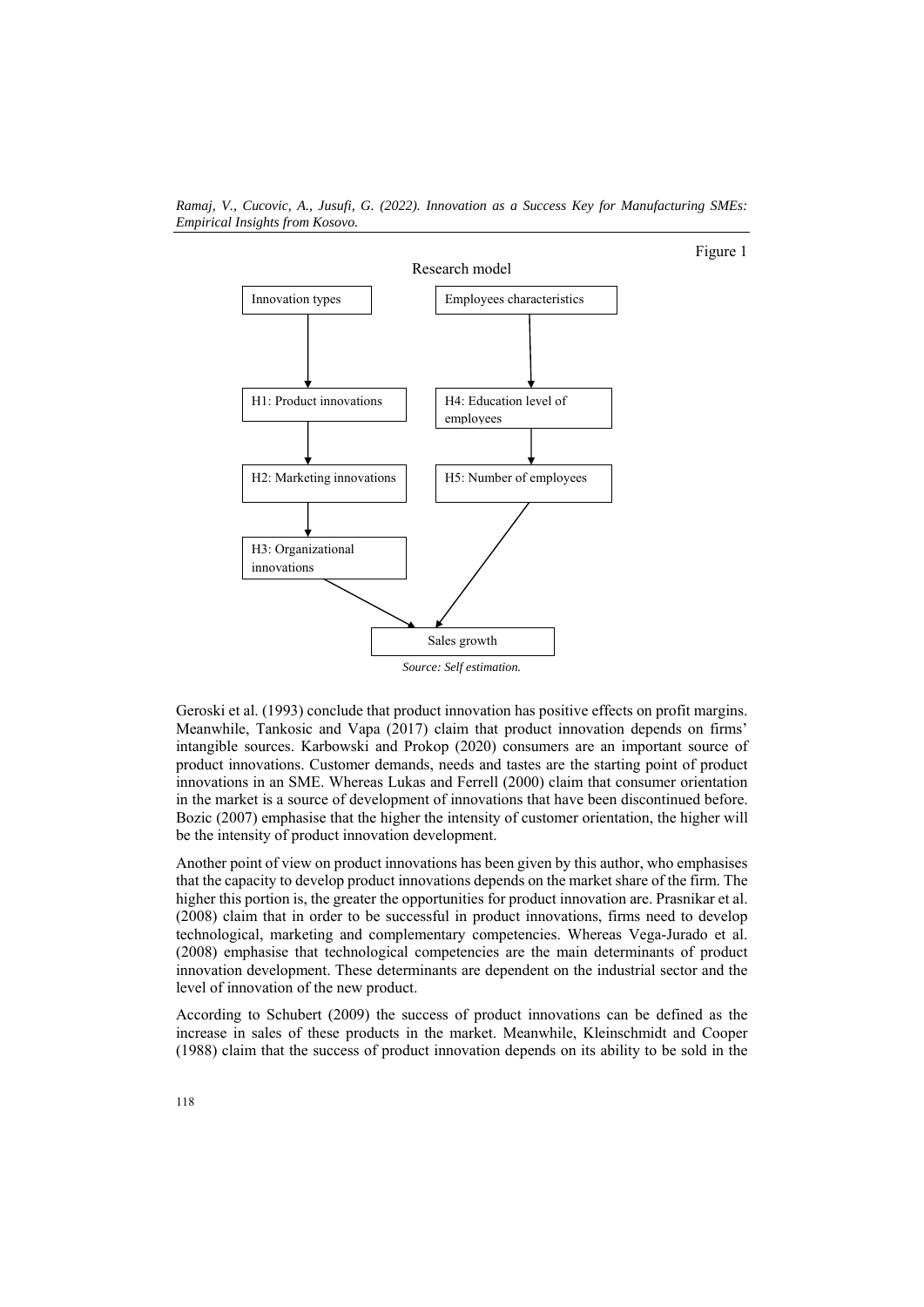international market. These authors, through their work, affirmed that there is a positive relationship between product innovation and firm performance and its growth. Moreira and Silva (2013) claim that market orientation impacts product innovations.

However, there are studies that have found evidence that product innovations do not have a positive impact on SME growth. The study of Rexhepi-Mahmutaj & Krasniqi (2020) provides empirical evidence that product innovations have a negative relationship with the firm's sales growth and this relationship is not significant. Whereas, the study of Halpern & Murakozy (2012) proves that product innovations negatively affect the productivity of the firm. The discussions so far guide us in defining the first hypothesis of this study:

#### *H1: Product innovations positively affect the growth of manufacturing SME sales*

Levitt (1960) has studied the impact of innovation types on the profit and sales of SMEs. According to this author, marketing methods are very important in securing profit from innovations of products, organisational, marketing etc. Schmidt & Rammer (2007) conclude that product innovations influence SME decisions to undertake marketing innovations, etc. According to Radas (2003), there are significant differences between manufacturing and service firms in terms of innovation development. In service firms, product innovations are more important than other types of innovation, while in manufacturing firms, all types of innovations are equally important.

Krasniqi & Dula (2016) claim that firm size is not important for all types of innovations. Firm size is very important for product innovations, while it is not important for marketing and organisational innovations. Different types of innovations have a different impact on the growth of sales or even the growth of SME exports. Therefore according to Cieslik & Michalek (2017), of all the types of innovations, product innovations have the greatest impact on increasing exports and sales than marketing and organisational innovations. Similar results have been achieved by Cassiman & Ros (2007).

In their research, Slogar & Bezic (2019) have concluded that product and process innovations enable increased sales, while other types of innovation do not enable increased sales. Meanwhile, Krasniqi & Kutllovci (2008) conclude that market pressure and consumer identity are the main elements that impact all types of innovations in firms. Based on these elements, firms are determined in the development of various innovations, which then affect the increase of business capacity.

Muller et al. (2018) also emphasise that every new or modified product and every innovation in SME marketing affects the growth of sales or even exports of firms. While Liao & Rice (2010); Rhee et al. (2010); Naidoo (2010); Ajayi & Morton (2015), in their research, emphasised the importance of marketing innovations in increasing SME sales and firm performance. Without new and innovative marketing strategies, methods and techniques, there can be no increase in sales and improvement in business performance. Based on these discussions, the following hypothesis can be formulated:

*H2: Marketing innovations have a positive impact on increasing sales of manufacturing SMEs*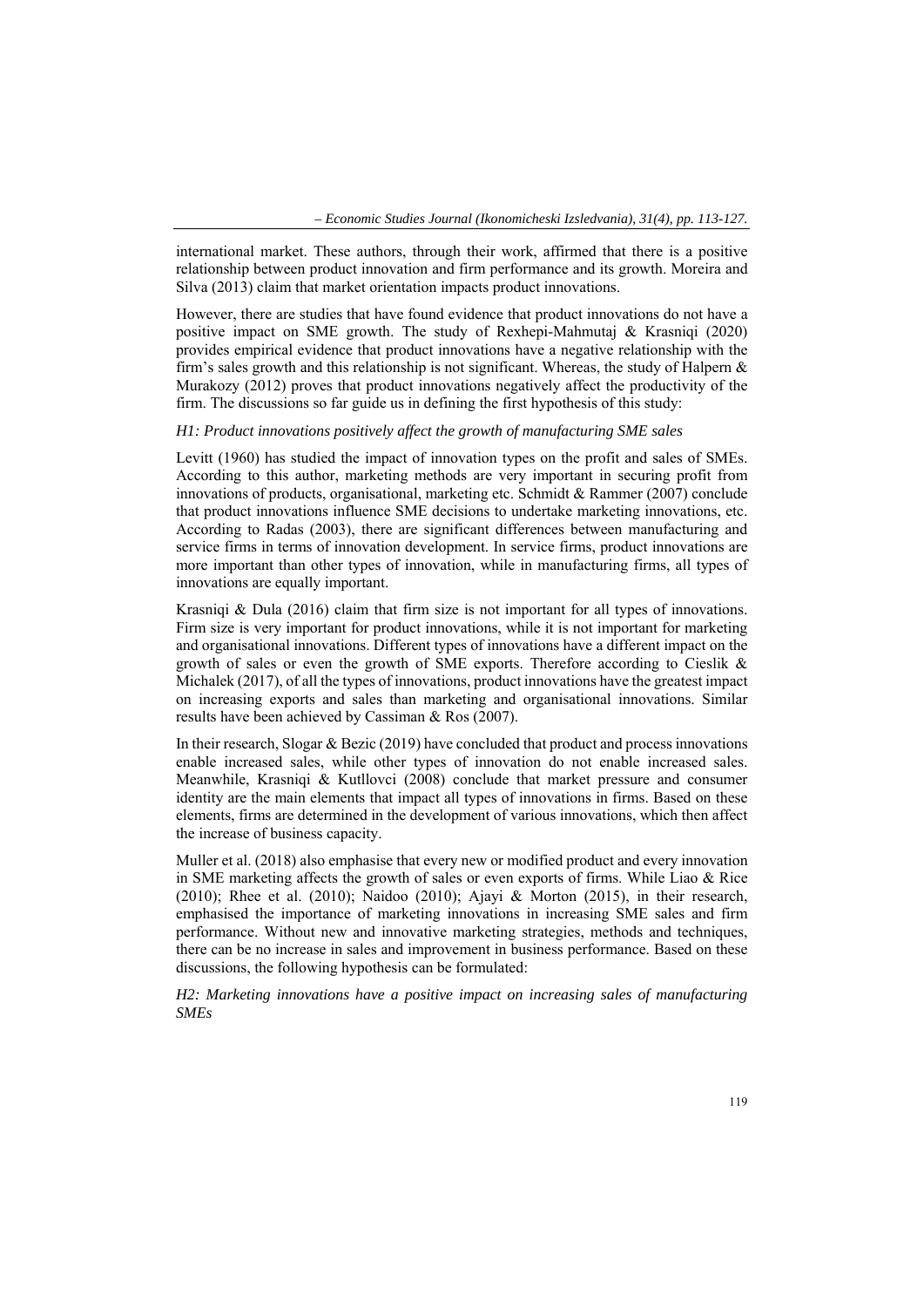Innovative changes in SMEs are important for business and employee orientation. Therefore these innovations represent importance and value in the literature in the field of innovation. It should be noted that organisational innovations have not been adequately addressed so far. Researchers have been more curious about other types of innovation than organisational innovations. Among the authors who have contributed to the better recognition of organisational innovations can be mentioned McGee et al. (1995); Sanidas (2005); Rosenbusch et al. (2011); Evangelista & Vezzani (2012); Zaied Ben et al. (2015). These authors emphasised that organisational innovations have an impact on the business performance of the firm.

Therefore, based on these evidences, the following hypotheses can be formulated.

*H3: Organisational innovations have a positive impact on increasing sales of manufacturing SMEs* 

*H4: The level of education of employees has a positive impact on increasing sales of manufacturing SMEs;* 

*H5: The number of employees or the size of the firm affects the growth of sales of manufacturing SMEs* 

### **4. Research Methodology**

Primary data were collected through a research questionnaire. 100 manufacturing SMEs were interviewed in 7 regions of Kosovo: Prishtina, Prizren, Peja, Gjilan, Mitrovica, Gjakova and Ferizaj. The interview lasted about 50 minutes and general managers or sales and marketing managers were interviewed by the authors of this paper. Kosovo has a limited number of manufacturing SMEs, so the sample is about 80% of manufacturing SMEs. These SMEs sell their products inside and outside Kosovo. So they export to EU countries, regional countries and Turkey. The logistic regression model was used to achieve the intended results. The data obtained were processed through the SPSS Program.

| ٠ |  |
|---|--|
|   |  |

| Dependent variable            | Variables categories                                                                                                                                   |
|-------------------------------|--------------------------------------------------------------------------------------------------------------------------------------------------------|
| Sales growth                  | $1 - Yes$ ; $0 - No$                                                                                                                                   |
| Independent variables         | Variables categories                                                                                                                                   |
| Product/Process<br>innovation | - During the last three years SME has created new products/processes, or made<br>a substantial one modification in products/processes; $0 -$ Otherwise |
| Marketing innovation          | 1 – During the last three years SME has introduced a new marketing method for<br>its products; $0 -$ Otherwise                                         |
| Organisational<br>innovation  | $1 -$ Over the last three years, the organisation has changed its organisational<br>structure; $0 -$ Otherwise                                         |
| Control variables             | Variables categories                                                                                                                                   |
| <b>Education</b> level        | $1 -$ Employee has university degree; $0 -$ otherwise                                                                                                  |
| Size of SME                   | Number of employees                                                                                                                                    |

Variables and their categories

*Source: Self estimation.*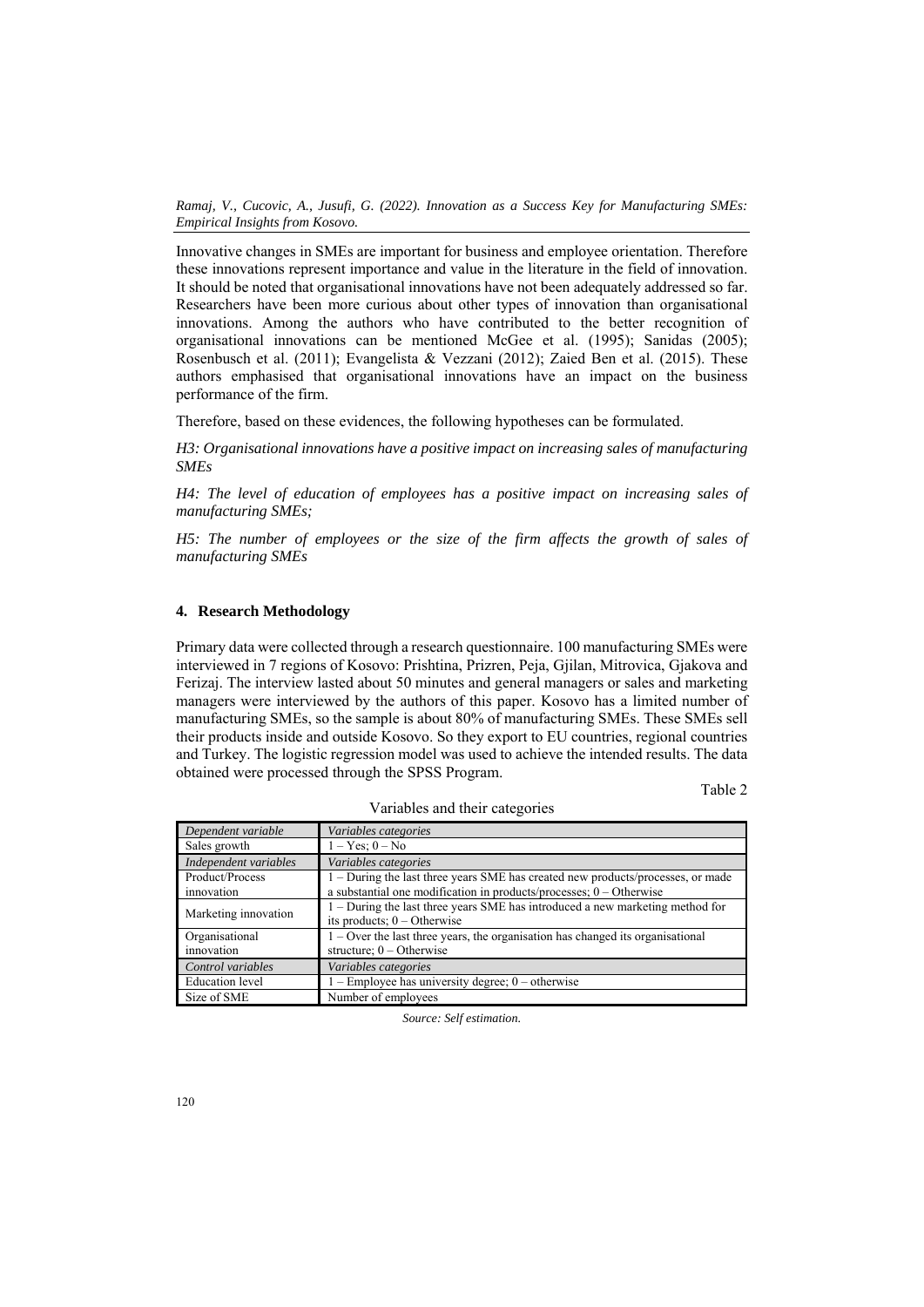The dependent variable has two categories. The SMEs, and specifically their managers, were asked if their sales have increased over a period of 3 years. This period is 2017-2020. Data were collected during the period January 2021 – March 2021. Whereas the independent variables consist of Marketing innovation, Product/Process Innovation and Organisational innovation. In addition to the dependent variable and the independent variables, there are also control variables. The level of employee education and the number of employees of these SMEs will serve as control variables to analyse their impact on sales growth, in addition to the variables related to the types of innovations.

The following table presents the descriptive statistics of the variables. As can be understood from the table, the number of analysed SME employees varies from 5 employees to 100 employees. The level of education of employees consists of 2 categories. Also, other variables consist of 2 categories: 0 and 1.

Table 3

| <b>Descriptive Statistics</b> | N   | Minimum | Maximum | Mean  | Std. Deviation |
|-------------------------------|-----|---------|---------|-------|----------------|
| Product/Process innovation    | 200 |         |         | 0.10  | 0.30           |
| Marketing innovation          | 200 |         |         | 0.20  | 0.34           |
| Organizational innovation     | 200 |         |         | 0.12  | 0.41           |
| Education level               | 200 |         |         | 0.41  | 0.49           |
| Size of SME                   | 200 |         | 100     | 10.45 | 8.04           |

Descriptive statistics

*Source: own calculations.* 

The table below presents the logical estimation for SME sales growth. Independent variables show how much the types of innovations influence the sales growth of manufacturing SMEs. Table 4

| Variables                  | B        | SE.   | Wald  | df | Sig.       | Exp(B) |
|----------------------------|----------|-------|-------|----|------------|--------|
| Product/Process innovation | 0.952    | 0.621 | 1.452 |    | $0.056**$  | 1.042  |
| Marketing innovation       | .235     | 0.709 | 5.238 |    | $0.008***$ | 1.756  |
| Organizational innovation  | 0.756    | 0.721 | 1.527 |    | 0.743      | 0.852  |
| Education level            | 0.826    | 0.285 | 3.511 |    | $0.006***$ | 2.021  |
| Size of SME                | $-0.059$ | 0.357 | 4.257 |    | 0.179      | 1.127  |
| Constant                   | 6.486    | 2.154 | 8.541 |    | 0.009      | 0.003  |

Logic model estimation

\*\*\* Significant at 1% level, \*\* significant at 5%, \* significant at 10% level *Source: own calculations.* 

The first variable or product innovations are significant and are positively related to the increase in sales of manufacturing SMEs. So the first hypothesis can be proved to be correct. Similar results have been achieved by Jusufi et al. (2020). According to them, product innovations have a positive impact on increasing sales of manufacturing SMEs, especially those that are exporters. Bozic (2011), Ar & Baki (2011), Reçica et al. (2019); have achieved similar results. Meanwhile, opposite results have been achieved by Rexhepi-Mahmutaj & Krasniqi (2020). The results of these authors show that product innovations have a negative impact on increasing sales of manufacturing SMEs. Also, these results do not represent significance in their econometric model.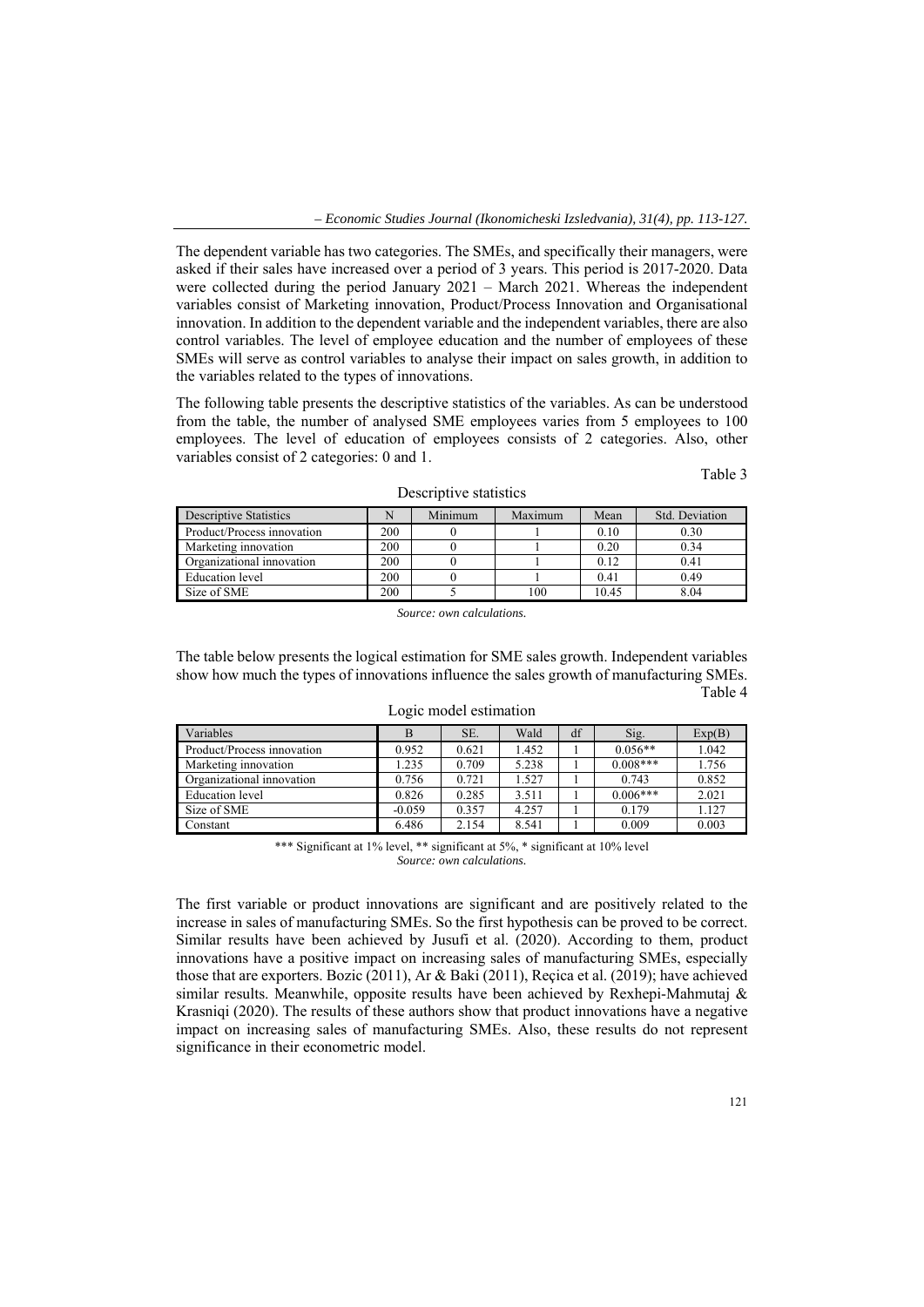In terms of marketing innovation, this type of innovation is significant in our model and has a positive relationship with the dependent variable, which represents the increase in SME sales. So the more productive SMEs realise marketing innovations, the greater the likelihood of increased sales of these SMEs. So even the second hypothesis of our paper can be proved to be correct. Liao & Rice (2010); Rhee et al. (2010); Naidoo (2010); Moses Ajayi and Morton (2015) have achieved similar results. Marketing innovations are very important for the survival of SMEs, especially the productive ones. Although the literature so far has not paid special attention to this type of innovation, they are of particular importance for the survival, growth and orientation of all SMEs.

Organisational innovation does not represent a significance and does not have a positive relationship with the increase of sales of manufacturing SMEs. Sanidas (2005) has achieved other results where according to him, this type of innovation has an essential contribution to economic growth and to the growth of firms in particular. Also, Evangelista & Vezzani (2012); Zaied Ben et al. (2015), in their research, has achieved results that this type of innovation has an impact on the growth of the firm. McGee et al. (1995); Rosenbusch et al. (2011) have achieved results similar to the results of our research, where according to them, organisational innovations have no impact on increasing sales and performance of firms.

The number of employees or size of SME is not significant in our model, while it has a positive relationship with the dependent variable. Lee (2009) has achieved similar results. According to him, the number of employees or the size of the firm positively affects the business performance or even the profitability of the firm. Similar results have been achieved in the research of Ibhagui & Olokoyo (2018). The level of education of employees is a variable that has a positive relationship with the dependent variable and is also significant. Such results have also been achieved by Marimuthu et al. (2009); Akinboade (2015); Jusufi & Ramaj (2020). Based on this evidence, the fourth hypothesis can be proved to be correct. The following table shows two models. The first model includes independent variables which relate to the types of innovations. In this model, product innovations and marketing innovations are significant.

Table 5

| Logit estimations                 |        | Model $(1)$     | Model $(2)$ |           |  |  |  |  |
|-----------------------------------|--------|-----------------|-------------|-----------|--|--|--|--|
|                                   | B      | Si <sub>g</sub> | B           | Sig       |  |  |  |  |
| Product/Process innovation        | 0.416  | $0.090*$        | 0.830       | $0.023**$ |  |  |  |  |
| Marketing innovation              | 0.645  | $0.004***$      | 0.580       | $0.090*$  |  |  |  |  |
| Organizational innovation         | 0.402  | 0.729           | $-0.092$    | 0.673     |  |  |  |  |
| <b>Education</b> level            |        |                 | 0.381       | $0.002**$ |  |  |  |  |
| Size of SME                       |        |                 | 0.246       | 0.145     |  |  |  |  |
| Model fit                         |        |                 |             |           |  |  |  |  |
| n                                 | 200    |                 | 200         |           |  |  |  |  |
| $-2$ log-likelihood               | 344.27 |                 | 286.53      |           |  |  |  |  |
| $\chi^2$                          | 1.194  |                 | 16.153      |           |  |  |  |  |
| Nagelkerke R2                     | 0.029  |                 | 0.038       |           |  |  |  |  |
| Overall percentage of predictions |        |                 |             |           |  |  |  |  |
| correct                           | 58.2   |                 | 51.9        |           |  |  |  |  |

Various specifications of the Logit Model

\*\*\* Significant at 1% level; \*\* significant at 5%; \* significant at 10% level. *Source: own calculations.*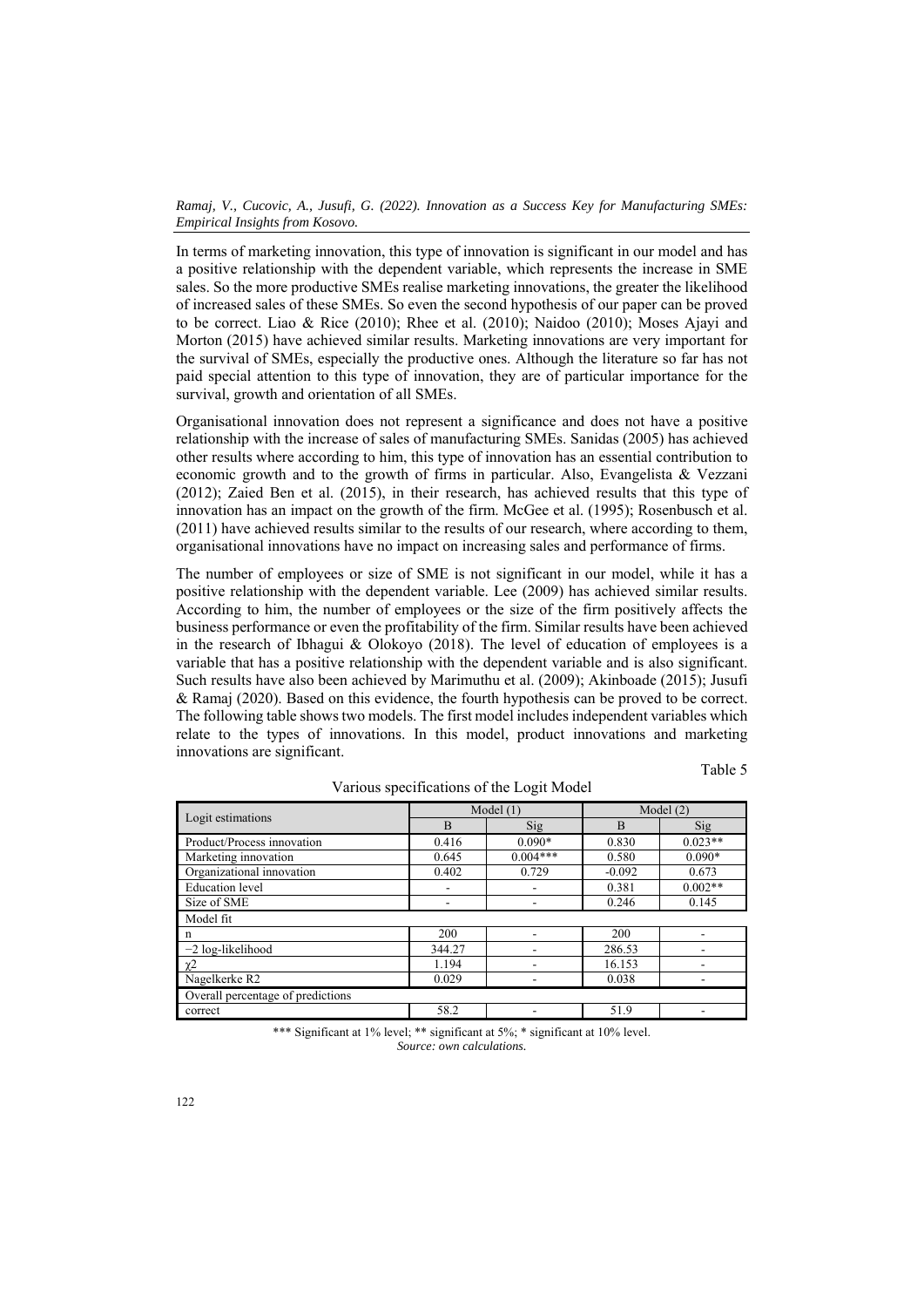The likelihood of increasing sales is 41.6% and 64.5%. So these figures represent the likelihood of increased sales of manufacturing SMEs from Product innovations and Marketing innovations. In the second model, in addition to the independent variables, the control variables are also included. In the second model, the same variables are significant, i.e. product innovations and marketing innovations. Of the control variables, only the employee education level variable is significant. The likelihood of increasing the sales of manufacturing SMEs from product innovations is 83%, while from marketing innovations, is 58%. The likelihood of increasing sales of manufacturing SMEs is 38.1% as a result of the level of education of employees.

## **Conclusion**

This research presents the impact of innovations types on increasing sales of manufacturing SMEs. The hypothesis validation is done through data processing in the logic model. The results obtained have helped to validate as hypotheses the hypotheses set out in the literature review section. The first type of innovation, product/process innovations represents a significance in our model. It is also in a positive relationship with the dependent variable that represents the increase in sales of productive SMEs. Despite the fact that the manufacturing sector is not very developed in Kosovo, manufacturing SMEs have developed new products which have placed them in the local and international markets. The development of new products has a great impact on increasing the sales of manufacturing SMEs.

In terms of marketing innovations, this type of innovation is also vital for increasing the sales of manufacturing SMEs. New marketing techniques and methods, effective marketing strategies have a tremendous impact on the business performance of manufacturing SMEs. The cost of innovation is quite high, even the preliminary plan for innovation development requires detailed market research, detailed analysis of competing SMEs, high-quality human resources, etc. Therefore SMEs, especially those from the manufacturing sector, must do their utmost to develop both product and marketing innovations. The results of empirical research and most of the literature sources suggest that business performance is greatly influenced by the innovations that SMEs develop.

Kosovo institutions can use the findings and evidence of this research, drafting their policies for the development and support of manufacturing SMEs in accordance with the evidence of this paper. Promoting the innovation activities of Kosovar entrepreneurs is vital to Kosovo institutions. Therefore, government agencies and other relevant institutions should constantly work with Kosovar entrepreneurs in promoting innovative activities, especially those of product and marketing. The third type of innovation, or organisational innovation, does not represent significance in our model. Most of Kosovo's manufacturing SMEs are firms that have a simple organisational structure, have a small number of employees and small managerial staff. Therefore any innovation of organisational nature will not greatly affect the business performance of these SMEs. Thus, for Kosovo's manufacturing SMEs, marketing and product innovations are more important than organisational innovations.

In addition to the types of innovations, the increase in sales of productive SMEs is also influenced by the level of education of employees and the number of employees. These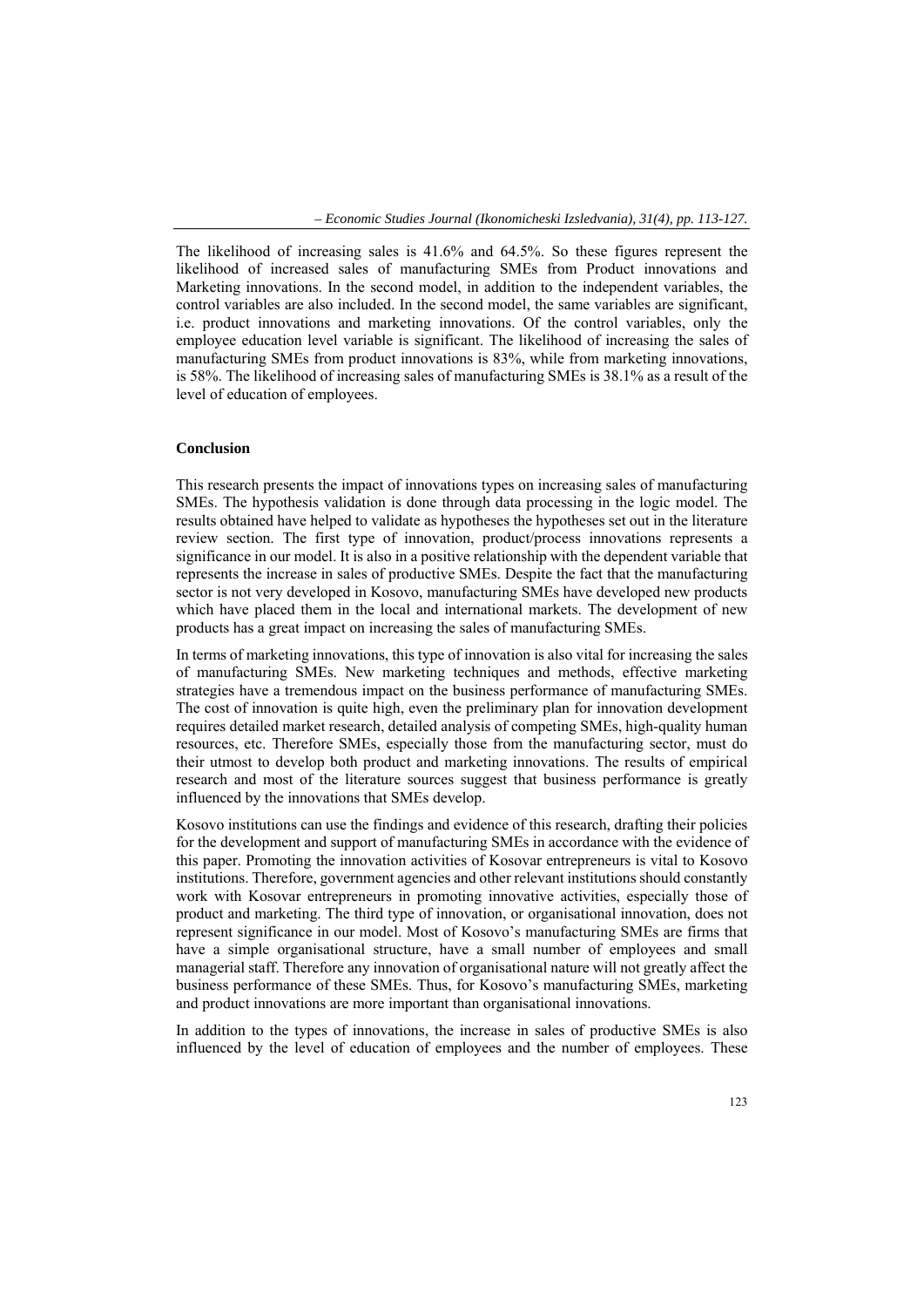variables, in our model we have treated as control variables. The level of education of employees is significant and is in a positive relationship with the dependent variable. In addition to product and marketing innovations, the level of employee education also has a positive impact on business performance or on increasing sales of Kosovo's manufacturing SMEs. Despite the fact that the education system in Kosovo does not offer graduates in accordance with the demands and needs of the labour market, still, the educated employee influences the business performance of these SMEs. These SMEs mostly need qualified staff from vocational schools which provide technical skills. Such schools in Kosovo are few, so the relevant institutions should open more vocational technical schools which train and train employees for manufacturing firms.

In terms of SME size or number of employees, 90% of Kosovo's productive SMEs do not have more than 100 employees. Therefore this variable does not represent significance in our model. It can therefore be concluded that the number of employees of manufacturing SMEs is not important for the business performance of these SMEs.

#### **References**

ABC Accelerator. (2017). South East Europe Startup Report 2017.

- Ajayi, M. O., Morton, C. S. (2015). Exploring the Enablers of Organisational and Marketing Innovations in SMEs: Findings From South-Western Nigeria. – SAGE Open, 5 (1), pp. 1-13.
- Akinboade, A. O. (2015). Determinants of SMEs growth and performance in Cameroon's central and littoral provinces' manufacturing and retail sectors. – African Journal of Economic and Management Studies, 6 (2), pp. 183-196.
- Ar, I. M., Baki, B. (2011). Antecedents and Performance Impacts of Product versus Process Innovation: Empirical Evidence from SMEs Located In Turkish Science and Technology Parks. – European Journal of Innovation Management*,* 14 (2), pp. 172-206.
- Aralica, Z., Račić, D., Radić, D. (2008). Innovation Propensity in Croatian Enterprises: Results of the Community Innovation Survey. – South East European Journal of Economics and Business, 3(1), pp. 77-88.

Atuahene-Gima, K. (1996). Market orientation and innovation. – Journal of Business Research*,* 35 (2), pp. 93-103. Balakrishna Kanagal, N. (2015). Innovation and product innovation in marketing strategy. – Journal of Management and Marketing Research, 18, pp. 1-25.

- Bateman, M. (2000). Small enterprise development in the Yugoslav successor states: Institutions and institutional development in a post-war environment. – Economic Policy in Transitional Economies, 10 (2), pp. 171- 206.
- Bayus, B. L. Erickson, G., Jacobson, R. (2003). The Financial Rewards of New Product Introductions. Management Science 49 (2), pp. 197-210.
- Bezdrob, M., Šunje, A. (2015). Management innovation Designing and testing a theoretical model. The South East European Journal of Economics and Business, 9 (1).
- Bıçakcıoğlu-Peynirci, N., Hizarci-Payne, A.K., Özgen, Ö., Madran, C. (2019). Innovation and export performance: A meta-analytic review and theoretical integration. – European Journal of Innovation Management, 23 (5), pp. 789-812.
- Božić, L. (2007). Collaboration of Croatian Enterprises on Innovation Development. Economic Trends and Economic Policy, 17 (111).
- Božić, L. (2011). Marketing Innovations in Croatia. Market Tržište, XXIII (1), pp. 64-66.
- Business Support Centre Kosovo BSC. (2011). Research Report: Entrepreneurship and small business development in Kosova. https://www.researchgate.net/publication/259843609 Entrepreneurship\_and\_small\_business development\_in\_Kosova.
- Calantone, R. J., Cavusgil, S. T., Zhao, Y. (2002). Learning orientation, firm innovation capability, and firm performance. – Industrial Marketing Management 31 (6), pp. 515-524.

Cassiman, B., Ros, M. E. (2007). Product Innovation and Exports: Evidence from Spanish Manufacturing.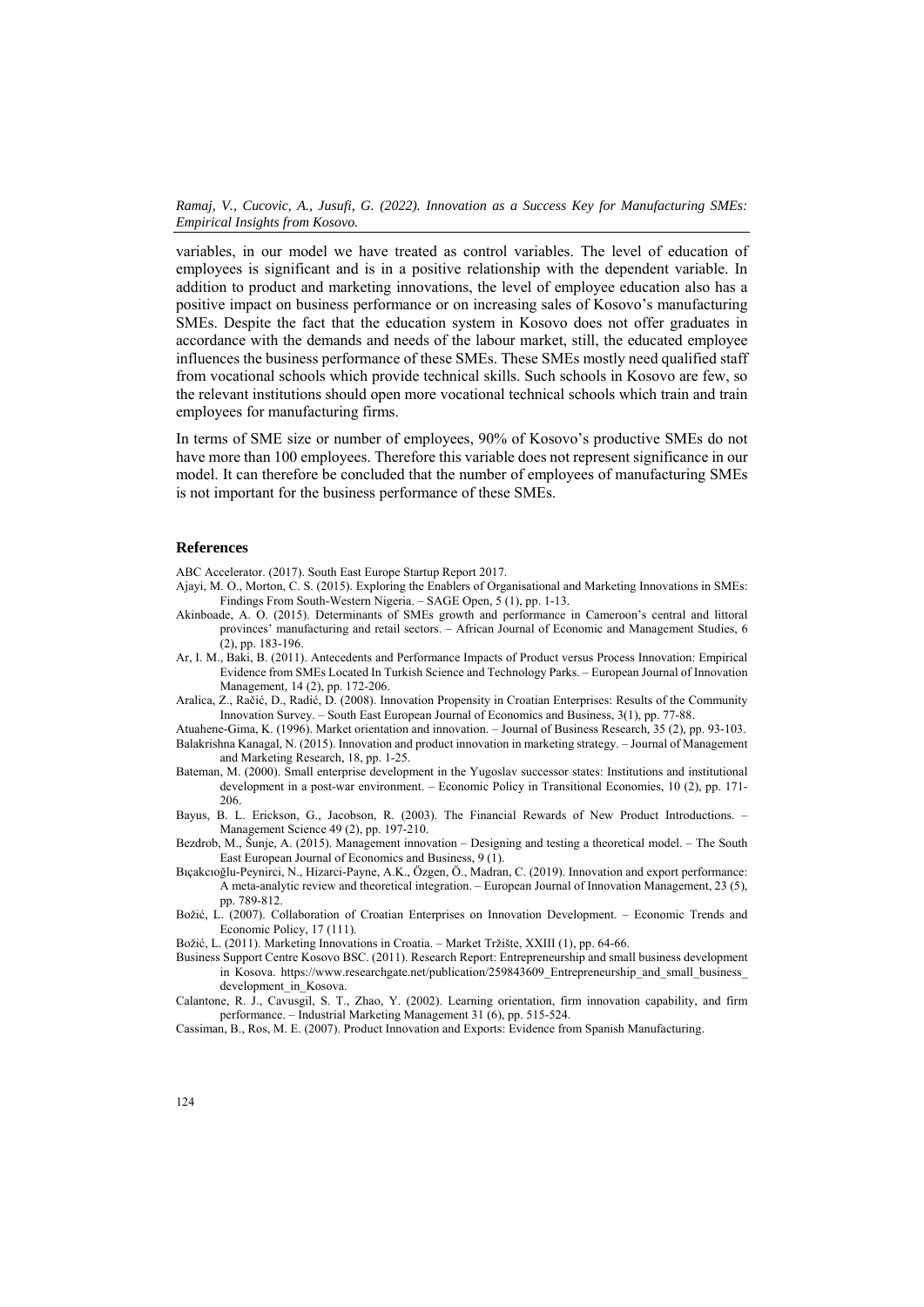- Chetty, S. K., Stangl, L. M. (2010). Internationalisation and innovation in a network relationship context. European Journal of Marketing 44 (11/12), pp. 1725-1743.
- Cieślik, A., Michałek, J. J. (2017). Innovation Forms and Firm Export Performance: Empirical Evidence from ECA Countries. – Entrepreneurial Business and Economics Review, 5 (2), pp. 85-88.
- Colombelli, A., Haned, N., Le Bas, Ch. (2013). On firm growth and innovation: Some new empirical perspectives using French CIS (1992–2004). – Structural Change and Economic Dynamics, 26, pp. 14-26.
- Damanpour, F., Evan, W. M. (1984). Organisational innovation and performance: the problem of organisational lag. – Administrative Science Quarterly, 29 (3), pp. 392-409.
- Dana, L. P. (2010). When economies change hands: A survey of entrepreneurship in the emerging markets of Europe from the Balkans to the Baltic States. New York: Routledge.
- Deshpande, R., Farley, J. U., Webster, Jr., F. (1993). Corporate culture, customer orientation, and innovativeness in Japanese firms: a quadrate analysis. – Journal of Marketing 5 (1), pp. 23-27.
- European Comission. (2005). Oslo Manual: Guidelines for Collecting and Interpreting Innovation Data. Third edition. https://www.oecd-ilibrary.org/docserver/9789264013100-en.pdf?expires=1641507791&id=id& accname=guest&checksum=76B47C7F35B72D820310AD81B526906E.
- European Commission. (2020). Commission Staff Working Document Economic Reform Programme of Kosovo (2018-2020): Commission Assessment. Brussels.
- Evangelista, R., Vezzani, A. (2012). The impact of technological and organisational innovations on employment in European firms. – Industrial and Corporate Change, 21 (4), pp. 871-899.
- Garg, V. K., Walters, B. A., Priem, R. L. (2003). Chief executive scanning emphases, environmental dynamism, and manufacturing firm performance. – Strategic Management Journal 24 (8), pp. 725-744.
- Geroski, P., Machin, S., Van Reenen, J. (1993). The Profitability of Innovating Firms. RAND Journal of Economics, 24 (2), pp. 198-211.
- Halpern, L., Murakozy, B. (2012). Innovation, Productivity and Exports: the Case of Hungary. Economics of Innovation and New Technology, 21 (2), pp. 151-173.
- Han, J. K. Kim, N., Srivastava, R. K. (1998). Market orientation and organisational performance: is innovation a missing link?. – Journal of Marketing 62 (4), pp. 30-45.
- Hernandez-Espallardo, M., Delgado-ballester, E. (2009). Product innovation in small manufacturers, market orientation and the industry's five competitive forces: Empirical evidence from Spain. – European Journal of Innovation Management 12 (4), pp. 470-491.
- Hoffman, K., Parejo, M., Bessant, J. (1998). Small firms, R&D, technology and innovation in the UK: A literature review. – Technovation, 18 (1), pp. 40-43.
- Hult, G. T., Ketchen, Jr. D. J. (2001). Does market orientation matter? A test of the relationship between positional advantage and performance. – Strategic Management Journal 22 (9), pp. 899-906.
- Ibhagui, W. O., Olokoyo, O. F. (2018). Leverage and firm performance: New evidence on the role of firm size. The North American Journal of Economics and Finance, 45, pp. 57-82.
- Jusufi, G., Ramaj, V. (2020). The impact of human resources on the export performance of Kosovo SMEs. Econviews: Review of Contemporary Entrepreneurship, Business, and Economic Issues, 33 (2), pp. 575- 588.
- Jusufi, G., Ukaj, F, Ajdarpasic, S. (2020). The effect of product innovation on Western Balkan SMEs export performance: Evidence from Kosovo. – Management: Journal of Contemporary Management Issues 25 (2), pp. 215-234. https://hrcak.srce.hr/file/360019.
- Karbowski, A., Prokop, J. (2020). The Impact of Patents and R&D Cooperation on R&D Investments in a Differentiated Goods Industry. – South East European Journal of Economics and Business, 15 (1), pp. 122- 133.
- Karlsson, C., Olsson, O. (1998). Product Innovation in Small and Large Enterprises. Small Business Economics, 10, pp. 31-46.
- Kastrati, I. (2012). The Demolition and Recovery of Kosovo 1998-2005. Prishtina.
- Kleinschmidt, J. E., Cooper, G. R. (1988). The Performance Impact of an International Orientation on Product Innovation. – European Journal of Marketing, 22 (10), pp. 56-68.
- Krasniqi, A. B., Dula, A. (2016). Evaluating firms' innovation decision and innovation intensity in EU-13: differences between high-tech and low-tech firms. – Int. J. Transitions and Innovation Systems, 5 (3/4), pp. 195-198.
- Krasniqi, B. A., Mustafa, M. (2016). Small firm growth in a post-conflict environment: The role of human capital, institutional quality, and managerial capacities. – International Entrepreneurship and Management Journal, 12 (4), pp. 1165-1207.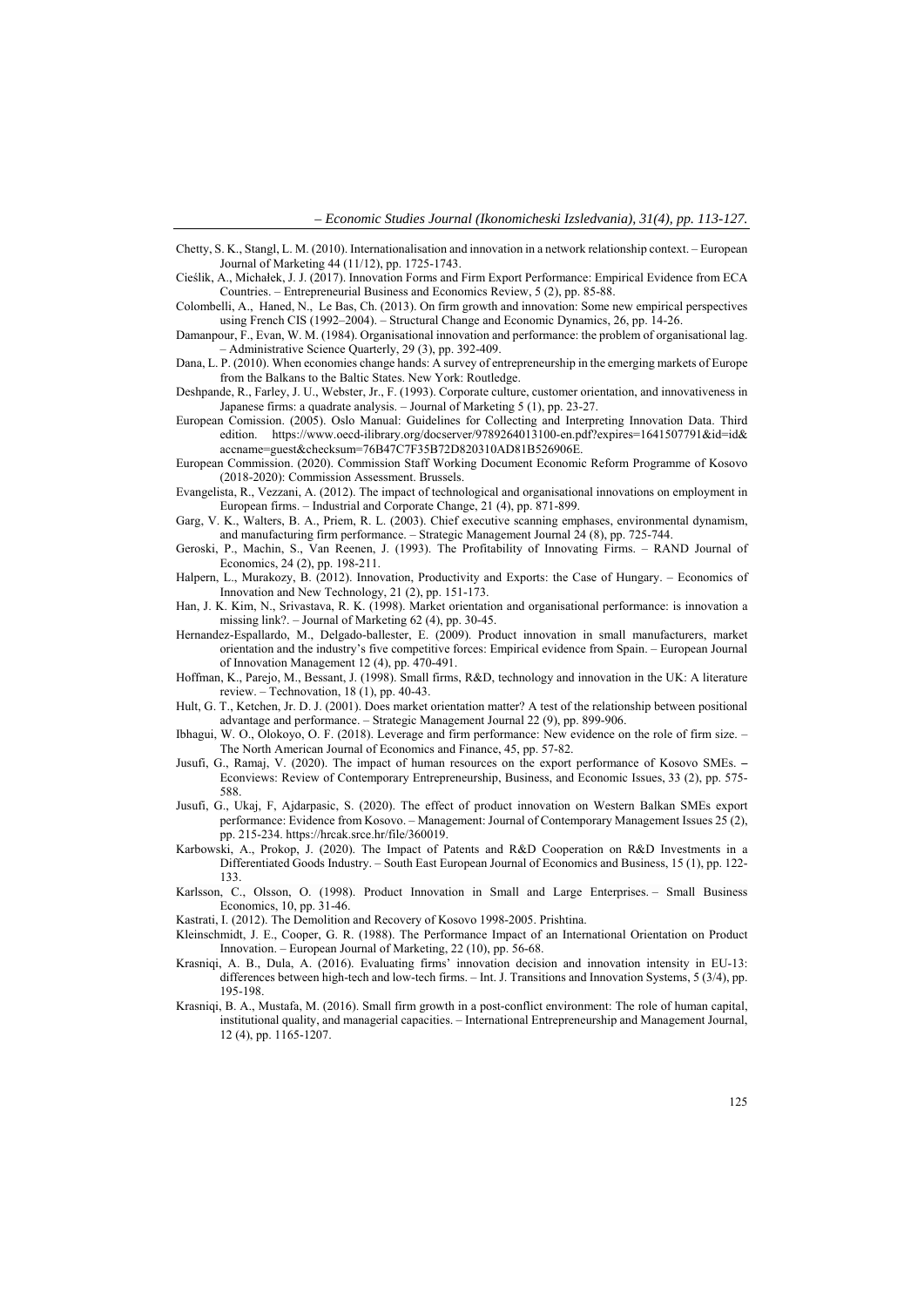Krasniqi, A. B., Kutllovci, E. (2008). Determinants of innovation: Evidence from Czech Republic, Poland and Hungary. – International Journal of Technoentrepreneurship, 1(4), pp. 379-381.

Krasniqi, B., Desai, S. (2016). Institutional drivers of high-growth firms: country-level evidence from 26 transition economies. – Small Business Economics 47 (4), pp. 1075-1094.

Krasniqi, B. A. (2012). Entrepreneurship and small business development in Kosova. New York: Nova Science Publishers.

Lachenmaier, S., Woessmann, L. (2004). Does Innovation Cause Exports? Evidence from Exogenous Innovation Impulses and Obstacles using German Micro Data. – CESifo Working Paper, N 1178, pp. 1-2.

Langley, D. J., Pals, N., Ort, J. R. (2005). Adoption of Behaviour: Predicting Success for Major Innovations. – European Journal of Innovation Management 8 (1), pp. 56-78.

Lee, J. (2009). Does Size Matter in Firm Performance? Evidence from US Public Firms. – International Journal of the Economics of Business, 16 (2), pp. 189-203.

Lee, S., Park, G., Yoon, B., Park, J. (2010). Open innovation in SMEs – An intermediated network model. – Research Policy 39 (2), pp. 290-300.

Levitt, Th. (1960). Growth and Profits through Planned Marketing Innovation. – Journal of Marketing, 24 (4), pp. 1-8.

Li, H., Atuagene-Gima, K. (2001). Product innovation strategy and the performance of new technology ventures in China. – Academy of Management Journal 44 (6), pp. 1123-1134.

Liao, Sh-T., Rice, J. (2010). Innovation investments, market engagement and financial performance: A study among Australian manufacturing SMEs. – Research Policy, 39 (1), pp. 117-125.

Love, H. J., Roper, S. (2015). SME innovation, exporting and growth: A review of existing evidence. – International Small Business Journal, 33 (1), pp. 29-32.

Lukas, B. A., Ferrell, O. C. (2000). The effect of market orientation on product innovation. – Journal of the Academy of Marketing Science, 28 (2), pp. 20-35.

- Marimuthu, M., Arokiasamy, L., Ismail, M. (2009). Human capital development and its impact on firm performance: Evidence from developmental economics. – The Journal of International Social Research, 2 (8), pp. 265- 272.
- McGee, J. E., Dowling, M. J., Megginson, W. L. (1995). Cooperative strategy and new venture performance: the role of business strategy and management experience. – Strategic Management Journal 16 (7), pp. 565-580.

McGrath, R. G., Tsai, M. H., Venkataraman, S., MacMillan, I. C. (1996). Innovation, competitive advantage and rent: a model and test. – Management Science 42 (3), pp. 389-403.

Milfelner, B., Dlačić, J., Snoj, B., Selinšek, A. (2019). Importance of innovation resources for market orientation – financial performance link: Mediating role of proactive market orientation. – Naše gospodarstvo – Our Economy, 65 (4), pp. 1-13.

Moreira, C. A., Silva, M. P. (2013). Market Orientation, Innovation and Organizational Commitment in Industrial Firms. – Market - Tržište, XXV (2), pp. 126-128.

Moses, A. O., Morton, C. S. (2015). Exploring the Enablers of Organisational and Marketing Innovations in SMEs: Findings From South-Western Nigeria. SAGE Open 5 (1).

Morone, P., Testa, G. (2008). Firms Growth, Size and Innovation an Investigation Into: The Italian Manufacturing Sector. – Economics of Innovation and New Technology, Taylor and Francis Journals, 17 (4), pp. 311-329.

- Muller, P., Mattes, A., Lonkeu, K. O., Brown, J., Farrenkopf, J., Makowska, A., Robin, N. (2018). Special Background Document on the internationalisation of SMEs. PwC Luxembourg, 031.
- Naidoo, V. (2010). Firm Survival Through a Crisis: The Influence of Market Orientation, Marketing Innovation and Business Strategy. – Industrial Marketing Management, 39 (8), pp. 1311-1320.

Oke, A., Burke, G., Myers, A. (2007). Innovation types and performance in growing UK SMEs. – International Journal of Operations & Production Management, 27 (7), pp. 735-753.

- Pejić Bach, M., Lojpur, A., Peković, S., Stanovčić, T. (2015). The influence of different information sources on innovation performance: evidence from France, the Netherlands and Croatia. – South East European Journal of Economics and Business, 10(2), pp. 89-101.
- Prašnikar, J., Rajkovic, T., Vehovec, M. (2008). Competencies Driving Innovative Performance of Slovenian and Croatian Manufacturing Firms. – Working Papers 0802, The Institute of Economics, Zagreb.

Qorraj, G., Jusufi, G. (2019). EU vs Local Market Orientation: Western Balkan Entrepreneurs' Challenge. – Entrepreneurial Business and Economics Review, 7(4), pp. 21-32.

Qorraj, G., Jusufi, G. (2021). Does EU Trade Integration Support Export Promotion: Probit Analysis, Evidence from Kosovo. – InterEULawEast: Journal for the International and European Law, Economics and Market Integrations, 8 (1), pp. 75-90.